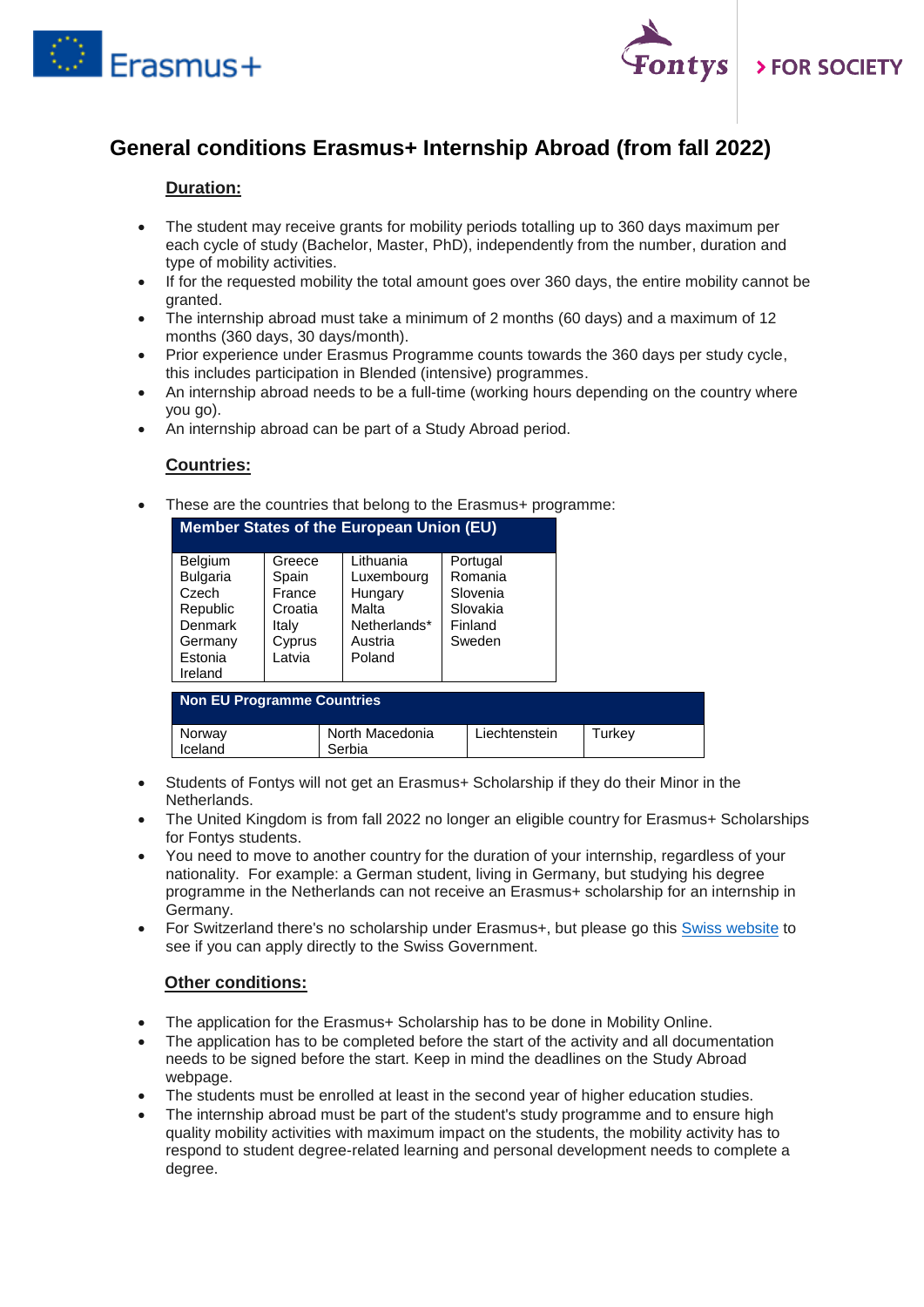



- The students must complete and submit the on-line EU Survey within 30 days from the end date of the mobility period.
- If the student doesn't meet all Erasmus+ Scholarship conditions and fails to complete and submit the Learning Agreement, Grant Agreement and Participant Report the student will need to fully reimburse the financial support received.
- The student must carry out an online assessment of linguistic competences of the main language of instruction or work before and at the end of the mobility period, with the exception of native speakers.
- This first payment is based on the dates that the student enters in Mobility Online Erasmus+ Scholarship application form and equals 70% of the total estimated grant based on these dates.
- Before the internship abroad ends the student needs to fill out and upload some additional documents. Based on the exact dates filled out in the final documentation the final amount will be re-calculated and the final payment will be done (final amount for the whole period minus the first amount paid).

## **Scholarship amount:**

- Erasmus+ scholarships are different per sending country (the Netherlands in this case), but also it differs per host country. The table below shows the amount Fontys students will receive per day (count for 1 month always 30 days).
- *For example, for a stay of 5 months in Spain, this means 150 days for an amount of €2.250.*

|                | Group 1       | <b>Group 2</b> | Group 3         |
|----------------|---------------|----------------|-----------------|
| Countries:     | Denmark       | Austria        | <b>Bulgaria</b> |
|                | Finland       | <b>Belgium</b> | Croatia         |
|                | Iceland       | Cyprus         | Czech Republic  |
|                | Ireland       | France         | Estonia         |
|                | Liechtenstein | Germany        | Hungary         |
|                | Luxembourg    | Greece         | Latvia          |
|                | Norway        | Italy          | Lithuania       |
|                | Sweden        | Malta          | North Macedonia |
|                |               | Portugal       | Romania         |
|                |               | Spain          | Serbia          |
|                |               |                | Slovakia        |
|                |               |                | Slovenia        |
|                |               |                | Poland          |
|                |               |                | Turkey          |
|                |               |                |                 |
| Amount per day | € 17          | € 15           | € 13            |

- There are additional scholarships for students with:
	- $\checkmark$  Economic circumstance
	- Health circumstance
- Students that meet the requirements will be able to get an additional scholarship of €250 per month (or €100 - €150 in case of a short-term mobility of max. 30 days).
- *For example for a stay of 5 months in Spain, this means 5 x €250 on top of the abovementioned scholarship. In total this student would therefore be eligible to €2.250 + €1.250 = €3.500.*
- The type of proof for an additional scholarship depends on the circumstance. Please upload one of these two documents to your Mobility Online file. You can read more on [our website.](https://fontys.edu/Fontys-Study-Abroad/Scholarships-23/Erasmus-Scholarships.htm)
- It can be that with the Erasmus+ basic scholarship and the Erasmus+ additional scholarship (€250 per month) it is still not possible to go abroad due to a health circumstance and that your situation requires extra financial support. In that case you can apply for an extra health circumstance scholarship. In the Erasmus+ application procedure in Mobility Online you are able to request this funding for an indicative amount. Afterwards you will be contacted to provide the necessary supportive documents. The amount will be based on real costs and approved documents for real expenses. These indicative expenses need to be assessed by the Dutch National Agency for Erasmus+ before Fontys can approve it, and the receipts / invoices will be assessed after your mobility for a final approval. You can read more on [our website.](https://fontys.edu/Fontys-Study-Abroad/Scholarships-23/Erasmus-Scholarships.htm)
- Green travel: from fall 2022 semester students of Fontys that use train, bus or carpool on their 2-way trip to their destination will get €50 extra Erasmus+ scholarship. Next to that they will get